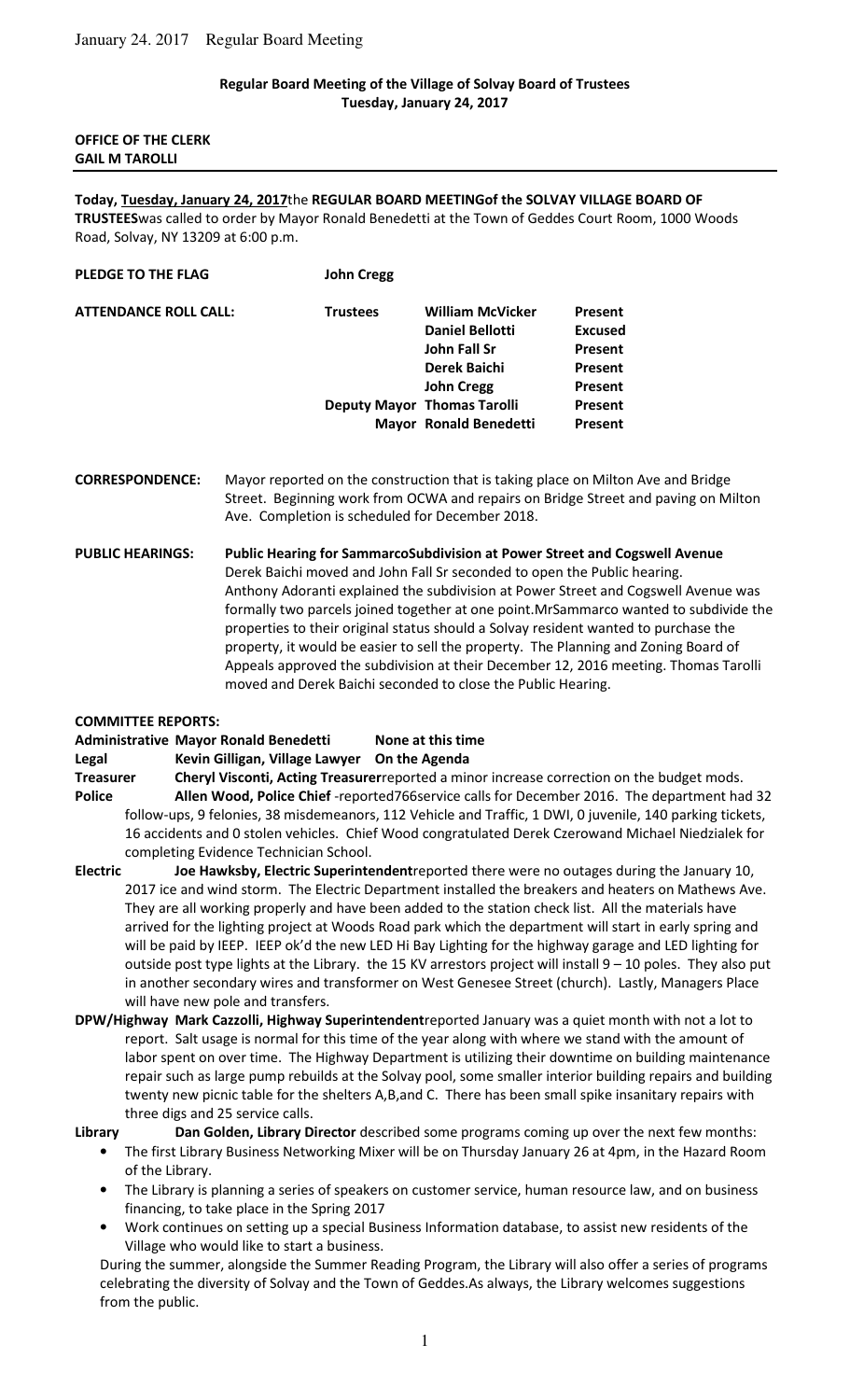**Codes Trustee Thomas Tarolli**reported the Codes Department is busy with cleaning up abandoned homes as well as inspections of apartments.

**Stormwater None at this time** 

### **RESOLUTIONS:**

1. **WHEREAS,** the Village of Solvay Board of Trustees (hereinafter referred to as the "Village Board") received an application from Samuel Sammarco (hereinafter referred to as the "Applicant"), dated May 2, 2016, accompanied by a Short Environmental Assessment Form (hereinafter referred to as the "Short EAF") with supplemental materials, requesting approval to subdivide Lot 42 and the westerly 20 feet of Lot 40 of the revised Bacon Tract, filed with the Onondaga County Clerk's Office on February 8, 1889, and Lot 2 and Block 16 of the King and Cogswell Tract, so as to create two (2) nonconforming residential lots to be known as 118-120 Power Street and 809 Cogswell Avenue, respectively; and

**WHEREAS**, pursuant to the Village of Solvay Subdivision Regulations, the scope of the Village of Solvay Planning Board's authority is to review subdivision applications and render a recommendation to the Village Board for consideration; and

**WHEREAS,** the requirements of 6 NYCRR Part 617 have heretofore been satisfied by a Resolution dated June 13, 2016, in which the Planning Board, upon reviewing the Short EAF, determined that the proposed subdivision action was an Unlisted Action and, having concluded that the proposed action will not have a significant effect on the environment, issued a negative declaration; and

**WHEREAS**, the Planning Board has duly called and held a public hearing to consider Applicant's subdivision application, which hearing was held on May 19, 2016 and continued on June 13, 2016, September 26, 2016, November 21, 2016 and December 12, 2016; and

**WHEREAS**, no one from the public appeared at the public hearing to voice their support or opposition for the application; and

**WHEREAS**, on December 12, 2016, legal counsel for Applicant appeared before the Planning Board and presented an overview of the proposal to subdivide the parcel generally known as 118-120 Power Street and 809 Cogswell Avenue, that has two (2) residential structures existing thereon, so as to create two (2) nonconforming parcels, each to have one existing residential structure situated thereon; and

**WHEREAS**, because the proposed subdivision will result in the creation of two (2) nonconforming lots, area variance relief was applied for and granted by the Village of Solvay Zoning Board of Appeals on December 12, 2016; and

**WHEREAS,** legal counsel for the Applicant confirmed that the proposed nonconforming parcels are in conformity with the surrounding neighborhood and that the existing parcel, with two (2) residential structures situated thereon, has been actively marketed for sale for a prolonged period but has proven difficult to sell due to the existence of two (2) residential structures upon a single parcel; and

**WHEREAS**, the Village Planning Board by resolution dated December 12, 2016 recommended that the Village Board of Trustees approve this requested subdivision.

### **NOW THEREFORE, BE IT**

**RESOLVED,** that the Village Board does hereby ratify and adopt the negative declaration issued by the Village Planning/Zoning Board of Appeals dated June 13, 2016; and it is further

**RESOLVED**, that the Village of Solvay Board of Trustees does hereby approve the subdivision known as "Sammarco Subdivision," based upon a Preliminary Plan prepared by R.J. Lighton, Sr., Land Surveying, dated July 11, 2016; and it is further

**RESOLVED**, that the Board finds there are no changes between the Preliminary and Final Plan and hereby waives the need for a second public hearing to consider the Final Plan; and it is further

**RESOLVED**, that the Board of Trustees hereby grants Final Plan approval to the "Sammarco Subdivision" in accordance with the Preliminary Plan prepared by R.J. Lighton, Sr., Land Surveying, dated July 11, 2016; and it is further

**RESOLVED AND DETERMINED,** that the Applicant shall present the Final Plan to the Mayor for his signature and shall file same with the County Clerk and the Village Clerk within sixty-two (62) days of this resolution or this subdivision will be deemed void in accordance with New York State Village Law §7- 728.

| <b>MOTION:</b> | <b>John Cregg</b> |
|----------------|-------------------|
| SECOND:        | John Fall Sr      |

The question of the adoption of the foregoing resolution was duly put to a vote and upon roll call, the vote was as follows:

| William McVicker | Trustee        | Voted | Yes     |
|------------------|----------------|-------|---------|
| Daniel Bellotti  | Trustee        | Voted | Excused |
| John Fall, Sr.   | <b>Trustee</b> | Voted | Yes     |
| Derek Baichi     | <b>Trustee</b> | Voted | Yes     |
| John Cregg       | Trustee        | Voted | Yes     |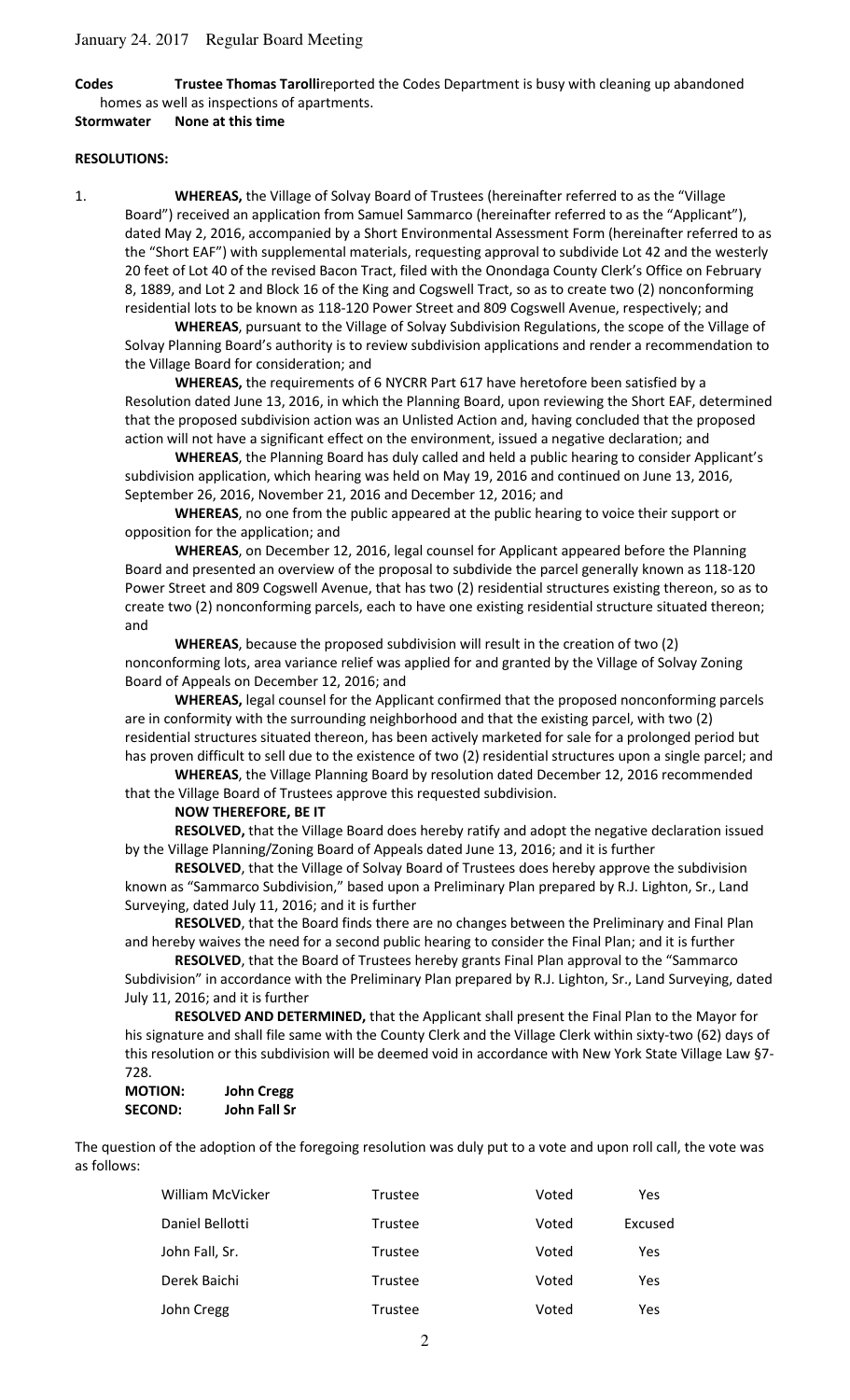# January 24. 2017 Regular Board Meeting

| Thomas Tarolli   | Dep Mayor | Voted | <b>Yes</b> |
|------------------|-----------|-------|------------|
| Ronald Benedetti | Mayor     | Voted | Yes.       |

The foregoing Resolution was thereupon declared duly adopted. DATED: January 24, 2017

2. Authorization from the Board of Trustees to approve the minutes from the December 20, 2016Regular Board Meeting and the Reading of the Minutes be herewith dispensed.

| <b>MOTION:</b> |   | John Fall Sr  |   |                       |
|----------------|---|---------------|---|-----------------------|
| <b>SECOND:</b> |   | Derek Baichi  |   |                       |
| AYES:          | 6 | <b>NAYES:</b> | O | <b>MOTION CARRIED</b> |

3. Authorization from the Board of Trustees to pay C&S Engineers \$6,730.00 for services rendered from 12/1/16 to 12/31/16.

 Below are the specific projects that will be reimbursed through a Grant or the County. *Invoice No. 0163109 – Project No. 114.210.002 – Woods Road Park – DASNY Grant Invoice No. 0163110 – Project No. 114.213.001 – I/I Reduction Grant Invoice No. 0163111 – Project No. 114.214.001 – Senator DeFrancisco Grant Invoice No. 0163112 – Project No. 114.215.001 – Onondaga County Community Development Grant Invoice No. 0163114 – Project No. 114.217.001 – USDARD Funding Application – Montrose Avenue Revitalization I/I Reduction Invoice No. 0163115 – Project No. 114.218.001 – SAM Grant Invoice No. 0163116 – Project No. 114.219.001 – NYSDOT 2016 TAP Grant*  Total cost to the Village is: \$2800.00  **MOTION: Derek Baichi SECOND: John Fall Sr AYES: 6 NAYES: 0 MOTION CARRIED** 

4. Authorization from the Board of Trustees to pay Costello, Cooney &Fearon, PLLC \$7,717.50 for services rendered for the month of December 2016. (\$367.50 reimbursed by Electric Dept and \$350.00 reimbursed by a Variance deposit) Total cost to Village is: \$7000.00  **MOTION: Derek Baichi** 

| <b>IVIUTIUIV.</b> | DETER DAILIT |                         |                       |
|-------------------|--------------|-------------------------|-----------------------|
| <b>SECOND:</b>    |              | <b>William McVicker</b> |                       |
| AYES:             | 6            | <b>NAYES:</b>           | <b>MOTION CARRIED</b> |

5. Authorization from the Board of Trustees to approve the Budget Modifications:

## **Village of Solvay General Fund**

**Schedule of Proposed Budget Modifications**

**For Approval at the January 2017 Regular Board Meeting**

| <b>Account</b><br><b>Revenues</b> | <b>Title</b>                    | (as modified)<br>Current<br><b>Budget</b> | Proposed<br><b>Budget Mod</b> | <b>Newly</b><br><b>Modified</b><br><b>Budget</b><br><b>Amount</b> |
|-----------------------------------|---------------------------------|-------------------------------------------|-------------------------------|-------------------------------------------------------------------|
|                                   |                                 |                                           |                               |                                                                   |
| 426210 A                          | Seized & Forfeited Property     | 1,622                                     | 2,135                         | 3,757                                                             |
| 433890 A                          | <b>State Aid-Police Special</b> | 5,000                                     | 2,450                         | 7,450                                                             |
|                                   | Total                           | 5,000                                     | 4,585                         | 11,207                                                            |
| <b>Expenses</b>                   |                                 |                                           |                               |                                                                   |
|                                   |                                 |                                           |                               |                                                                   |
| 5312.10 A                         | Police Other-Supplies           | 2,200                                     | 2,555                         | 4,755                                                             |
| 5312.13 A                         | Police Other-Equip. Repairs     | 500                                       | 2,000                         | 2,500                                                             |
| 5312.18 A                         | Police Other-Association Fees   | 200                                       | 30                            | 230                                                               |
|                                   | <b>Total</b>                    | 2,900                                     | 4,585                         | 7,485                                                             |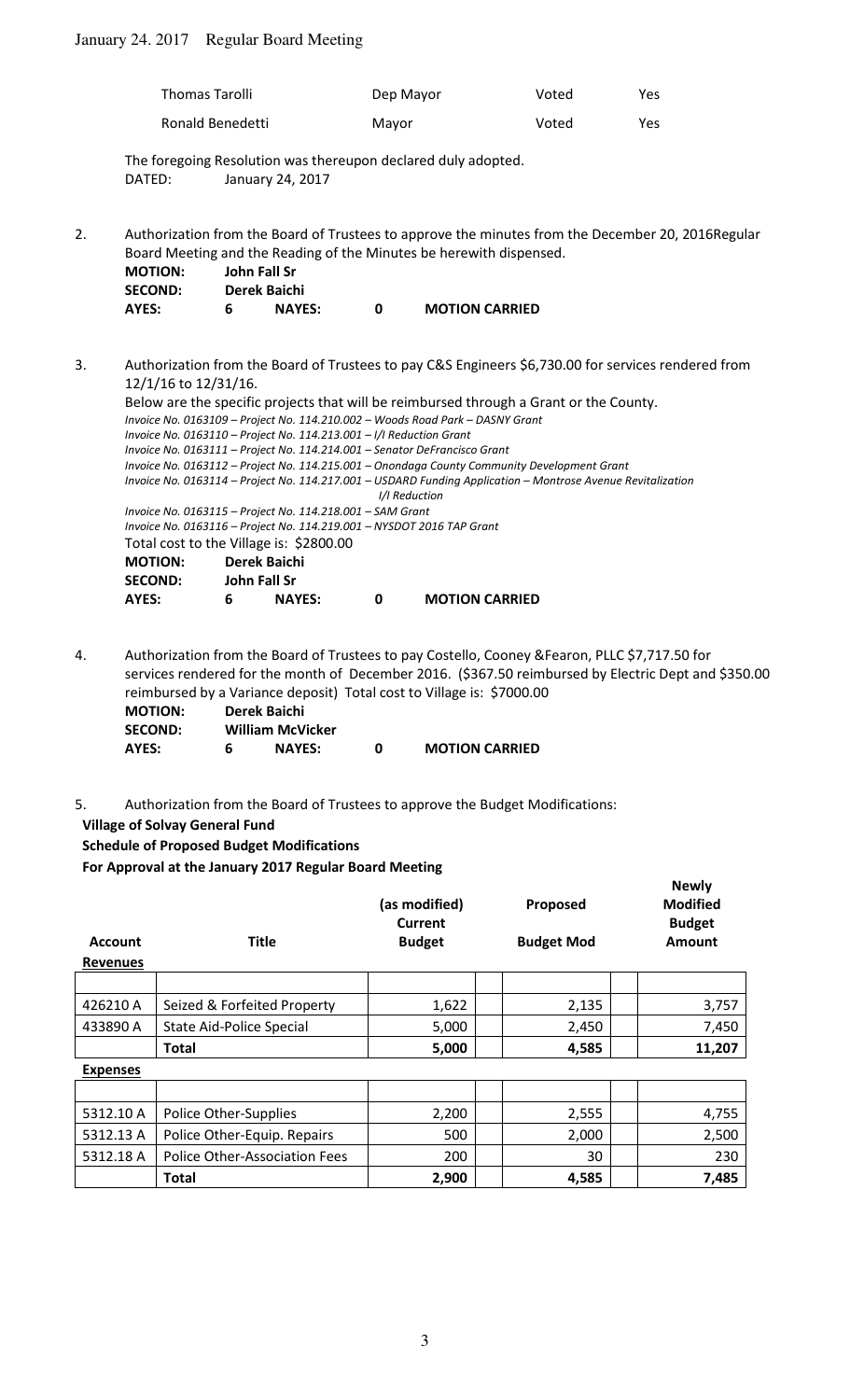## **Village of Solvay Library Fund Schedule of Proposed Budget Modifications For Approval at the January 2017 Regular Board Meeting**

| <b>Account</b><br><b>Revenues</b> | <b>Title</b>      | (as modified)<br>Current<br><b>Budget</b> | Proposed<br><b>Budget Mod</b> | <b>Newly</b><br><b>Modified</b><br><b>Budget</b><br>Amount |
|-----------------------------------|-------------------|-------------------------------------------|-------------------------------|------------------------------------------------------------|
| 427050L                           | Gifts & Donations | 4,100                                     | 2,300                         | 6,400                                                      |
|                                   | <b>Total</b>      | 4,100                                     | 2,300                         | 6,400                                                      |
| <b>Expenses</b>                   |                   |                                           |                               |                                                            |
| 574104L                           | Library Other     | 42,500                                    | 2,300                         | 44,800                                                     |
|                                   |                   |                                           |                               |                                                            |
|                                   | <b>Total</b>      | 42,500                                    | 2,300                         | 44,800                                                     |

| <b>MOTION:</b> |   | <b>Thomas Tarolli</b> |   |                       |
|----------------|---|-----------------------|---|-----------------------|
| <b>SECOND:</b> |   | Derek Baichi          |   |                       |
| AYES:          | 6 | <b>NAYES:</b>         | n | <b>MOTION CARRIED</b> |

6. **Whereas**, since this Board convened its last organizational meeting on April 13, 2016, the Village Hasmoved Village Elections from the third Tuesday of March in each Village Election year, to the November General Election cycle, beginning with 2017; and

**Whereas**, at the same time that Village Elections were moved as herein noted, the terms of elected officials in the Village were extended from April to December of election years, in order to facilitate the transition to the new election cycle; and

Whereas, the April 13, 2016 organizational appointments of various appointed officials and designations were keyed to an April 1 expiration in accordance with the previous March election year cycle; and **Whereas**, the various appointments and designations made at the April 13, 2016 organizational meeting need to be adjusted so as to coincide with the new election year cycle. **Now, therefore**, it is

**Resolved and determined**, that all terms of appointments and designations scheduled to expire on April 1<sup>st</sup> of specified years as set forth in the April 13, 2016 organizational meeting are hereby extended until December  $31^{st}$  of the respective appointment/designation terms and thereafter, until the next following appropriate organizational meeting, to be held in January of each calendar year.

The question of the adoption of the foregoing resolution was duly put to a vote and upon roll call, the vote was as follows:

| <b>MOTION:</b> |   | John Cregg            |                       |
|----------------|---|-----------------------|-----------------------|
| <b>SECOND:</b> |   | <b>Thomas Tarolli</b> |                       |
| AYES:          | 6 | <b>NAYES:</b>         | <b>MOTION CARRIED</b> |

| William McVicker      | Trustee   | Voted | Yes        |
|-----------------------|-----------|-------|------------|
| Daniel Bellotti       | Trustee   | Voted | Excused    |
| John Fall, Sr.        | Trustee   | Voted | Yes        |
| Derek Baichi          | Trustee   | Voted | Yes        |
| John Cregg            | Trustee   | Voted | Yes        |
| <b>Thomas Tarolli</b> | Dep Mayor | Voted | <b>Yes</b> |
| Ronald Benedetti      | Mayor     | Voted | Yes        |

The foregoing Resolution was thereupon declared duly adopted. DATED: January 24, 2017

### 7. **Derek Baichi** introduced proposed Local Law A-2017 to amend the Code of the

Village of Solvay and Supersede various provisions of the New York Village Law and the New York Public Officers Law to Address Village Residency Requirements for Certain Village Officers, seconded by**Thomas Tarolli**:

**WHEREAS,** no other agency has the legal authority or jurisdiction to approve or directly undertake the enactment of a local law in the Village of Solvay, such that there are no other involved